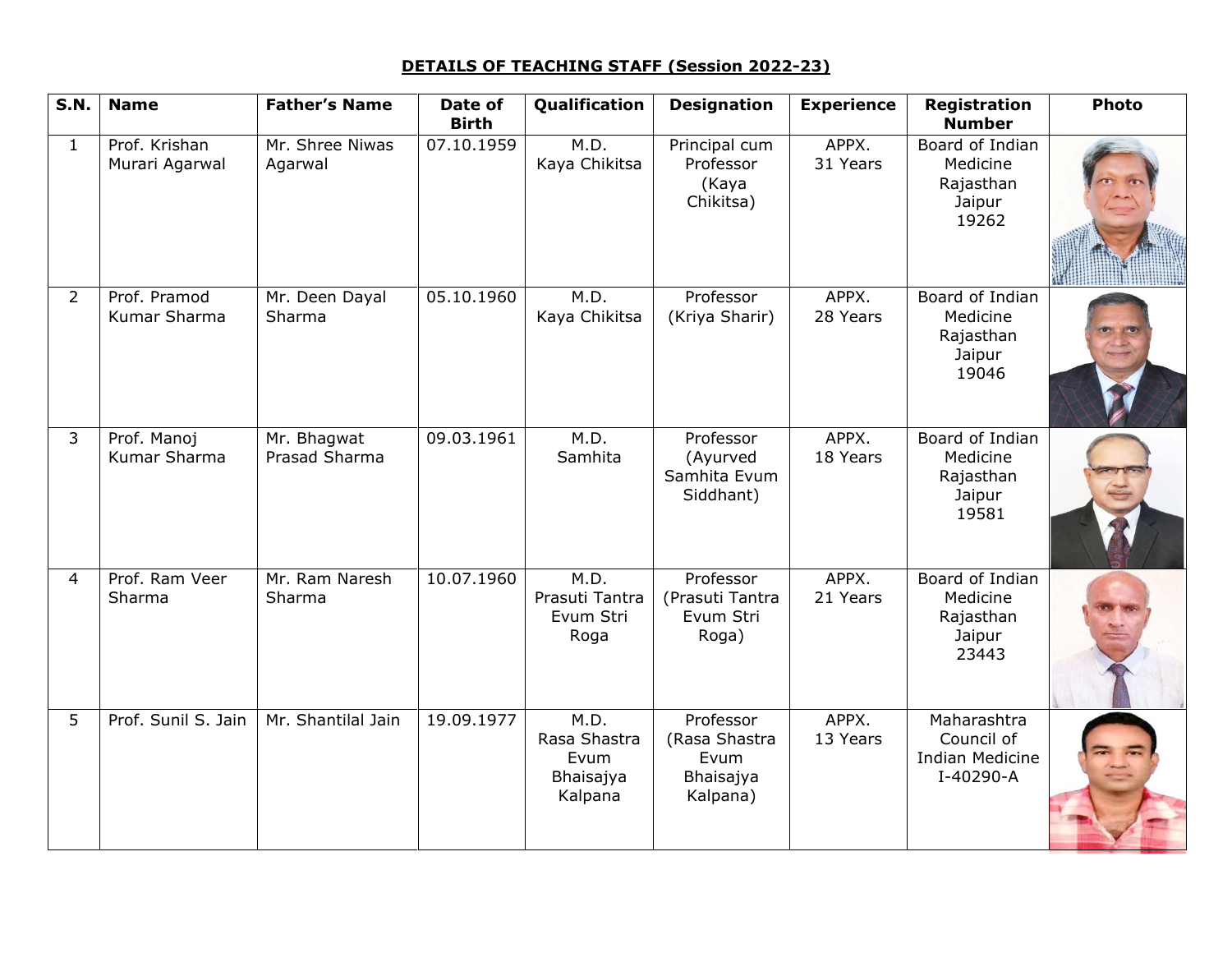| 6              | Prof. Vishnu<br><b>Kumar Mittal</b> | Mr. Jagdish<br>Prasad Mittal | 15.10.1973 | M.D.<br>Kaya Chikitsa     | Professor<br>(Swasthvritta<br>Evum Yoga) | APPX.<br>16 Years | Board of Indian<br>Medicine<br>Rajasthan<br>Jaipur<br>23149                                      |  |
|----------------|-------------------------------------|------------------------------|------------|---------------------------|------------------------------------------|-------------------|--------------------------------------------------------------------------------------------------|--|
| $\overline{7}$ | Prof. Arun Kumar<br>Tyagi           | Mr. Om Prakash<br>Tyagi      | 15.12.1962 | M.D.<br>Kaya Chikitsa     | Professor<br>(Bal Roga)                  | APPX.<br>15 Years | Board of Indian<br>Medicine<br>Rajasthan<br>Jaipur<br>19985                                      |  |
| 8              | Dr. Meera Bhatt                     | Mr. Krishna Gopal<br>Sharma  | 30.09.1957 | M.D.<br>Dravyaguna        | Reader<br>(Dravyaguna)                   | APPX.<br>09 Years | Board of Indian<br>Medicine<br>Rajasthan<br>Jaipur<br>22614                                      |  |
| 9              | Dr. Sanjay M.                       | Mr. Jayarajan M.             | 25.05.1986 | M.D.<br>Panchkarma        | Reader<br>(Panchkarma)                   | APPX.<br>05 Years | The Travancore<br>Cochin Medical<br>Council for<br><b>Indian Systems</b><br>of Medicine<br>23817 |  |
| 10             | Dr. Shashi Kant<br>Sachan           | Mr. Babu Ram<br>Sachan       | 14.10.1961 | M.D.<br>Rachana<br>Sharir | Reader<br>(Rachana<br>Sharir)            | APPX.<br>06 Years | Board of Indian<br>Medicine<br>Rajasthan<br>Jaipur<br>19408                                      |  |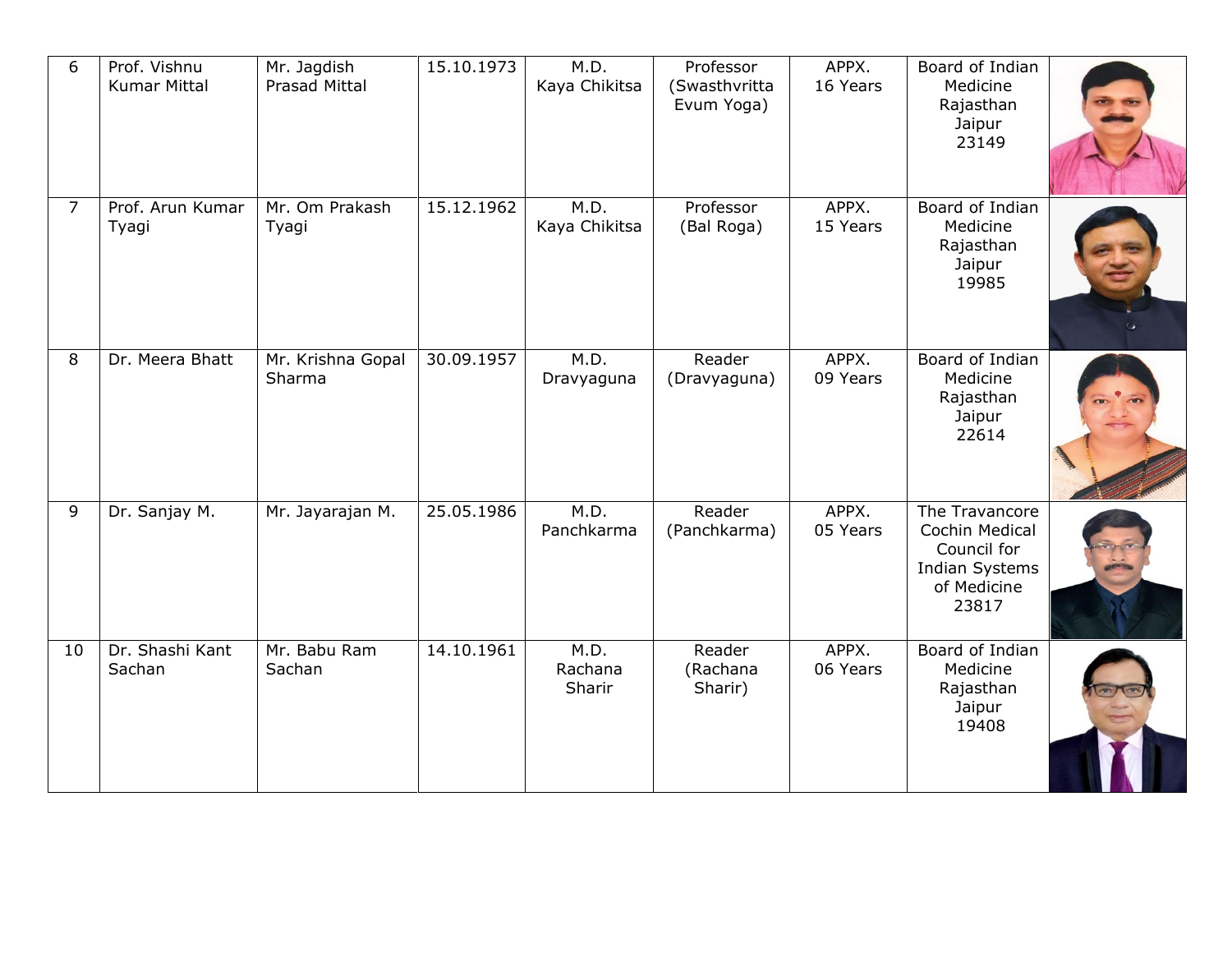| 11 | Dr. Rajalakshmi<br>$R_{\cdot}$ | Mr. Rajappan K.               | 11.02.1986 | M.D.<br><b>Agad Tantra</b>                     | Reader<br>(Agad Tantra)                           | APPX.<br>05 Years  | The Travancore<br>Cochin Medical<br>Council for<br><b>Indian Systems</b><br>of Medicine<br>23943 |  |
|----|--------------------------------|-------------------------------|------------|------------------------------------------------|---------------------------------------------------|--------------------|--------------------------------------------------------------------------------------------------|--|
| 12 | Dr. Anant Kumar<br>Shindhe     | Mr. Rajaram<br>Shindhe        | 16.06.1984 | M.S.<br>Shalya Tantra                          | Reader<br>(Shalya<br>Tantra)                      | APPX.<br>06 Years  | The Karnataka<br>Ayurvedic &<br>Unani<br>Practitioners'<br>Board<br>23173                        |  |
| 13 | Dr. Rekha                      | Mr. Om Prakash                | 12.10.1992 | M.D.<br>Ayurved<br>Samhita<br>Evum<br>Siddhant | Lecturer<br>(Ayurved<br>Samhita Evum<br>Siddhant) | APPX.<br>06 Months | Board of Indian<br>Medicine<br>Rajasthan<br>Jaipur<br>27102                                      |  |
| 14 | Dr. Urvashi<br>Sharma          | Mr. Chandra<br>Prakash Sharma | 08.12.1992 | M.D.<br>Kriya Sharir                           | Lecturer<br>(Kriya Sharir)                        | APPX.<br>06 Months | Board of Indian<br>Medicine<br>Rajasthan<br>Jaipur<br>27175                                      |  |
| 15 | Dr. Anamika Vyas               | Mr. Surendra<br>Vyas          | 20.06.1989 | M.D.<br>Rachana<br>Sharir                      | Lecturer<br>(Rachana<br>Sharir)                   | APPX.<br>06 Months | Board of Indian<br>Medicine<br>Rajasthan<br>Jaipur<br>27346                                      |  |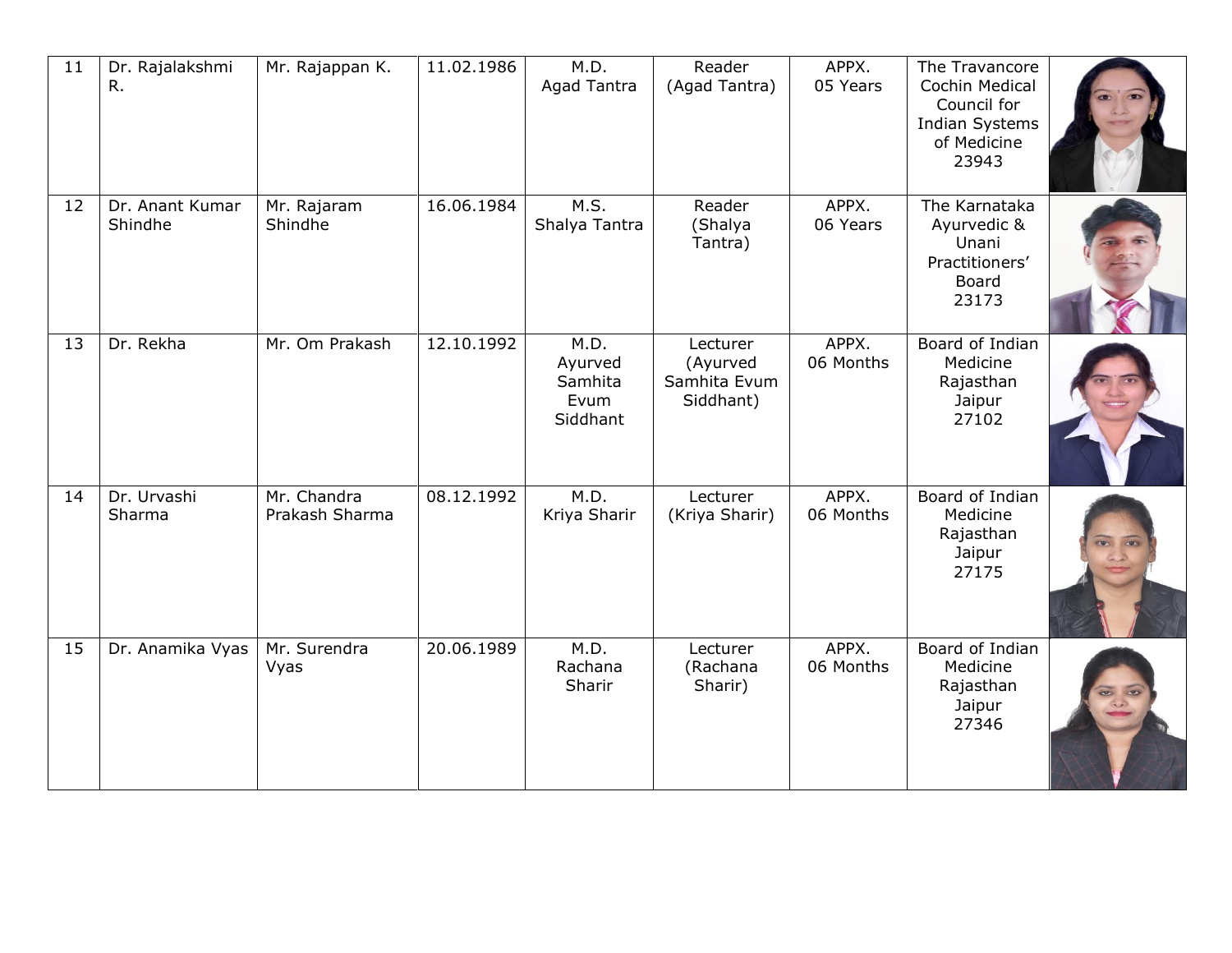| 16 | Dr. Priyanka<br><b>Bohra</b>  | Mr. Samrth Lal<br><b>Bohra</b> | 23.01.1993 | M.D.<br>Rasa Shastra<br>Evum<br>Bhaisajya<br>Kalpana | Lecturer<br>(Rasa Shastra<br>Evum<br>Bhaisajya<br>Kalpana) | APPX.<br>10 Months | Board of Indian<br>Medicine<br>Rajasthan<br>Jaipur<br>27325      |  |
|----|-------------------------------|--------------------------------|------------|------------------------------------------------------|------------------------------------------------------------|--------------------|------------------------------------------------------------------|--|
| 17 | Dr. Vasundhara<br>Jaluthariya | Mr. Radheshyam<br>Jaluthariya  | 17.10.1989 | M.D.<br>Rasa Shastra<br>Evum<br>Bhaisajya<br>Kalpana | Lecturer<br>(Agad Tantra)                                  | APPX.<br>10 Months | Board of Indian<br>Medicine<br>Rajasthan<br>Jaipur<br>26513      |  |
| 18 | Dr. Abhay Vyas                | Mr. Narsingh Dev<br>Vyas       | 03.05.1989 | M.D.<br>Dravyaguna                                   | Lecturer<br>(Dravyaguna)                                   | APPX.<br>06 Months | Board of Indian<br>Medicine<br>Rajasthan<br>Jaipur<br>26401      |  |
| 19 | Dr. Shruti<br>Prakash         | Mr. Shiv Prasad                | 20.11.1987 | M.D.<br>Rog Nidan<br>Evum Vikriti<br>Vigyan          | Lecturer<br>(Rog Nidan<br>Evum Vikriti<br>Vigyan)          | APPX.<br>03 Years  | Board of Indian<br>Medicine<br>Rajasthan<br>Jaipur<br>28737      |  |
| 20 | Dr. Shishir<br>Shirsath       | Mr. Eknath<br>Shirsath         | 31.12.1986 | M.D.<br>Rog Nidan<br>Evum Vikriti<br>Vigyan          | Lecturer<br>(Rog Nidan<br>Evum Vikriti<br>Vigyan)          | APPX.<br>02 Months | Maharashtra<br>Council of<br><b>Indian Medicine</b><br>I-66806-A |  |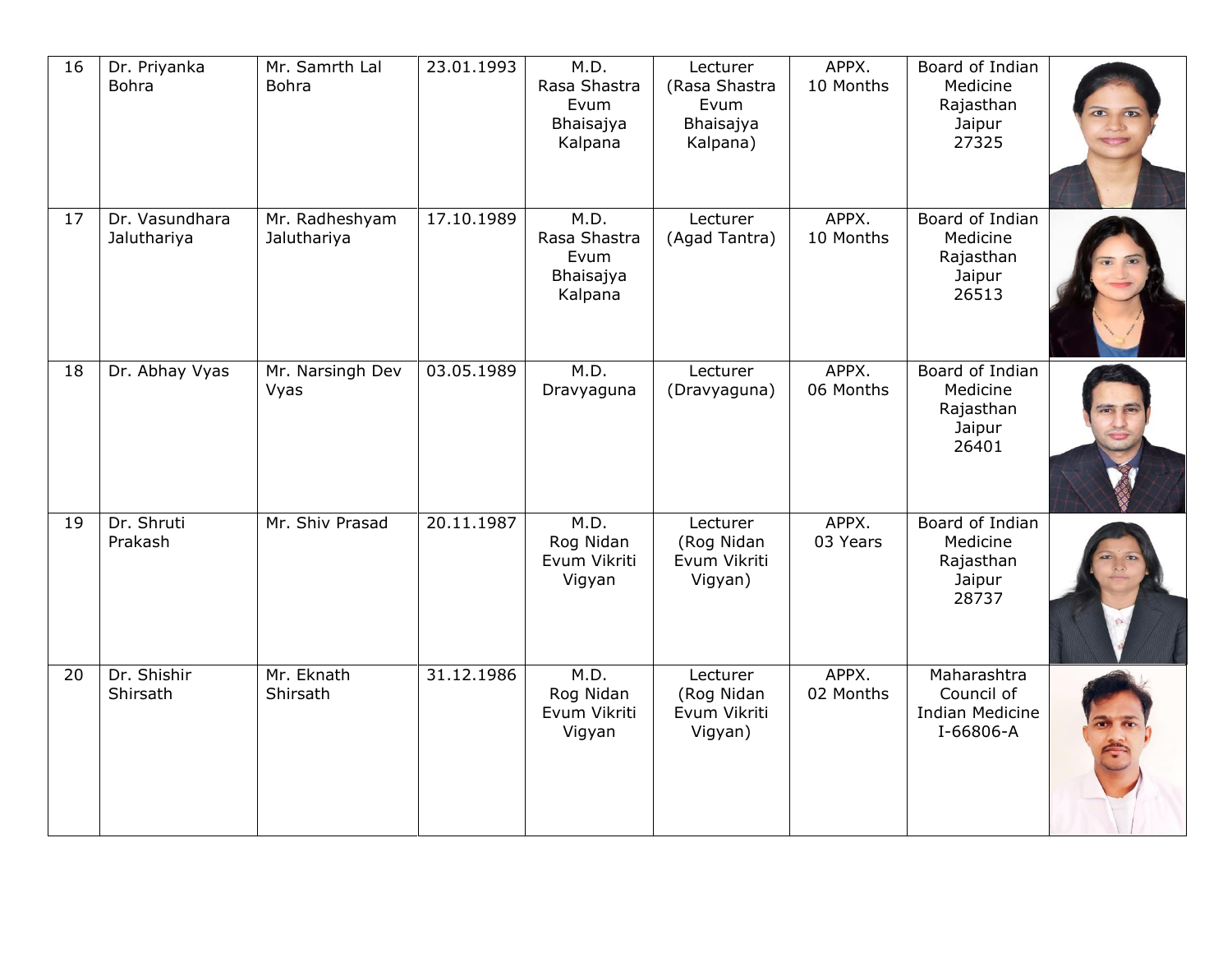| 21 | Dr. Raviraj Nikam           | Mr. Vasant Nikam            | 02.02.1990 | M.D.<br>Rog Nidan<br>Evum Vikriti<br>Vigyan | Lecturer<br>(Rog Nidan<br>Evum Vikriti<br>Vigyan) | APPX.<br>02 Months | Maharashtra<br>Council of<br><b>Indian Medicine</b><br>I-76686-A                                 |  |
|----|-----------------------------|-----------------------------|------------|---------------------------------------------|---------------------------------------------------|--------------------|--------------------------------------------------------------------------------------------------|--|
| 22 | Dr. Hemanshu<br>Jain        | Mr. Mahaveer<br>Prasad Jain | 14.07.1991 | M.D.<br>Kaya Chikitsa                       | Lecturer<br>(Swasthvritta)                        | APPX.<br>02 Years  | Board of Indian<br>Medicine<br>Rajasthan<br>Jaipur<br>26887                                      |  |
| 23 | Dr. Anish<br>Viswanadhan    | Mr. Vishwanadhan<br>K.K.    | 12.02.1986 | M.S.<br>Shalya Tantra                       | Lecturer<br>(Prasuti Tantra<br>Evum Stri<br>Roga) | APPX.<br>02 Years  | The Travancore<br>Cochin Medical<br>Council for<br><b>Indian Systems</b><br>of Medicine<br>13879 |  |
| 24 | Dr. Neetu Singh<br>Siyag    | Mr. Mohan Ram<br>Siyag      | 05.02.1992 | M.D.<br><b>Bal Roga</b>                     | Lecturer<br>(Bal Roga)                            | APPX.<br>06 Months | Board of Indian<br>Medicine<br>Rajasthan<br>Jaipur<br>26741                                      |  |
| 25 | Dr. Kamlesh<br>Kumar Gurjar | Mr. Hari Vallabh<br>Gurjar  | 26.11.1987 | M.D.<br>Kaya Chikitsa                       | Lecturer<br>(Kaya<br>Chikitsa)                    | APPX.<br>03 Years  | Board of Indian<br>Medicine<br>Rajasthan<br>Jaipur<br>26125                                      |  |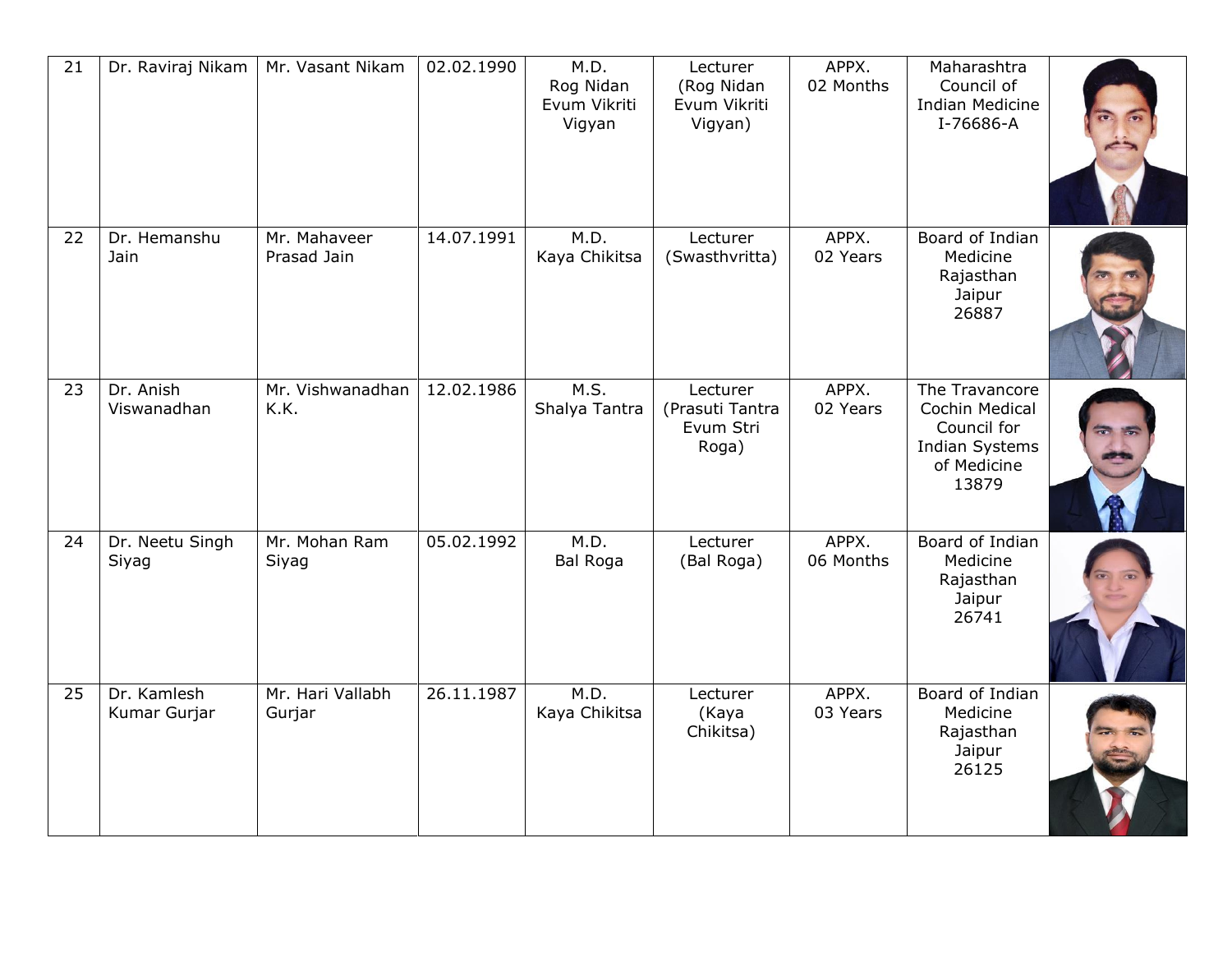| $\overline{26}$ | Dr. Shikha                | Mr. Dharamabir          | 08.12.1992 | M.D.<br>Kaya Chikitsa      | Lecturer<br>(Kaya<br>Chikitsa)   | APPX.<br>06 Months | Delhi Bharatiya<br>Chikitsa<br>Parishad<br>New Delhi<br>DBCP/A/8760 |  |
|-----------------|---------------------------|-------------------------|------------|----------------------------|----------------------------------|--------------------|---------------------------------------------------------------------|--|
| 27              | Dr. Shreyash<br>Kumbhar   | Mr. Bapurao<br>Kumbhar  | 02.12.1987 | M.D.<br>Kaya Chikitsa      | Lecturer<br>(Kaya<br>Chikitsa)   | APPX.<br>02 Months | Maharashtra<br>Council of<br><b>Indian Medicine</b><br>I-73697-A    |  |
| 28              | Dr. Norangi<br>Vishnoi    | Mr. Babu Lal<br>Vishnoi | 30.06.1992 | M.D.<br>Kaya Chikitsa      | Lecturer<br>(Panchkarma)         | APPX.<br>01 Year   | Board of Indian<br>Medicine<br>Rajasthan<br>Jaipur<br>27279         |  |
| 29              | Dr. Chhagan Lal           | Mr. Harman Ram          | 15.11.1994 | M.S.<br>Shalya Tantra      | Lecturer<br>(Shalya<br>Tantra)   | APPX.<br>06 Months | Board of Indian<br>Medicine<br>Rajasthan<br>Jaipur<br>27643         |  |
| 30              | Dr. Hemant<br>Kumar Nagar | Mr. Bal Kishan          | 08.05.1992 | M.S.<br>Shalakya<br>Tantra | Lecturer<br>(Shalakya<br>Tantra) | APPX.<br>06 Months | Board of Indian<br>Medicine<br>Rajasthan<br>Jaipur<br>27600         |  |